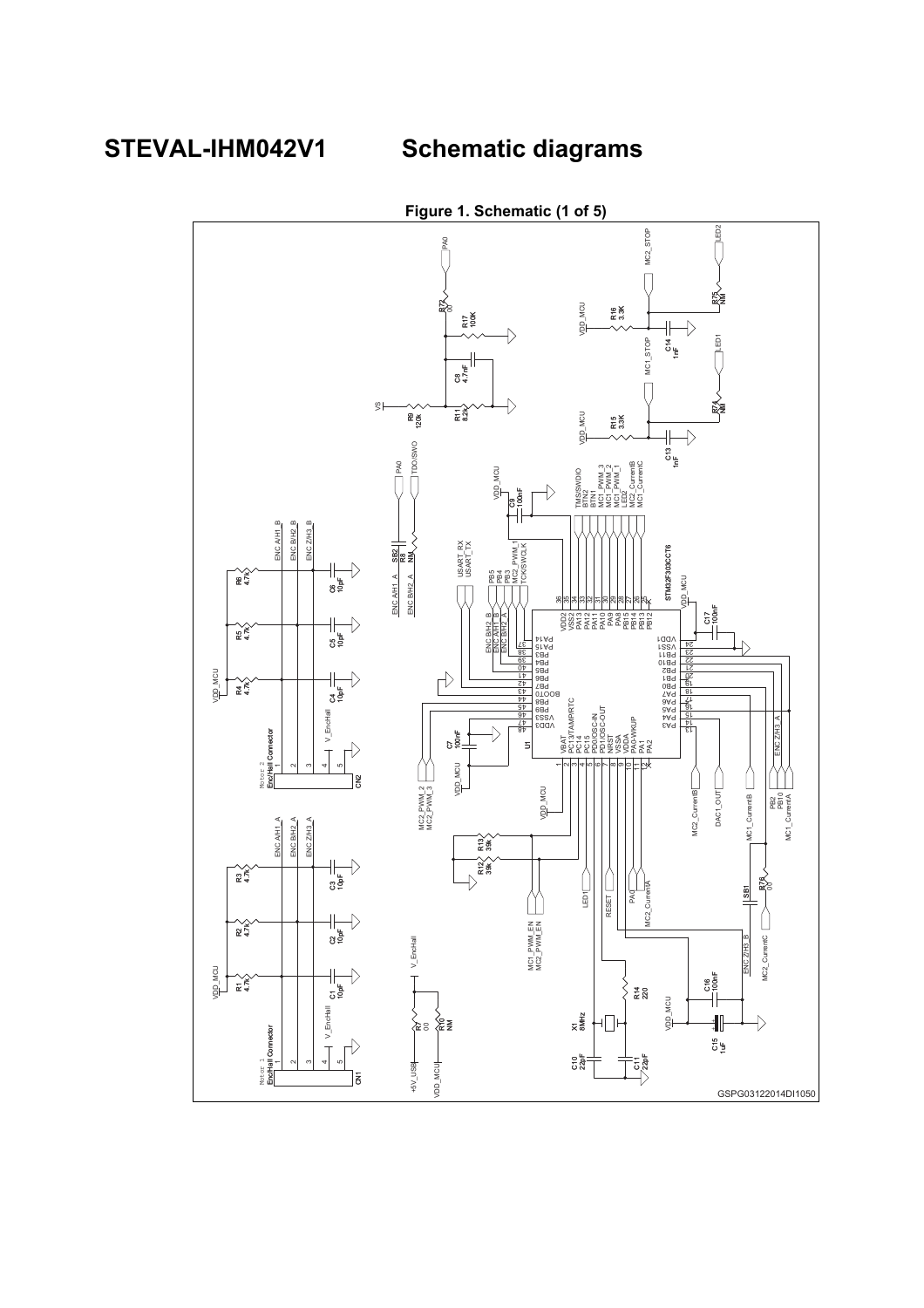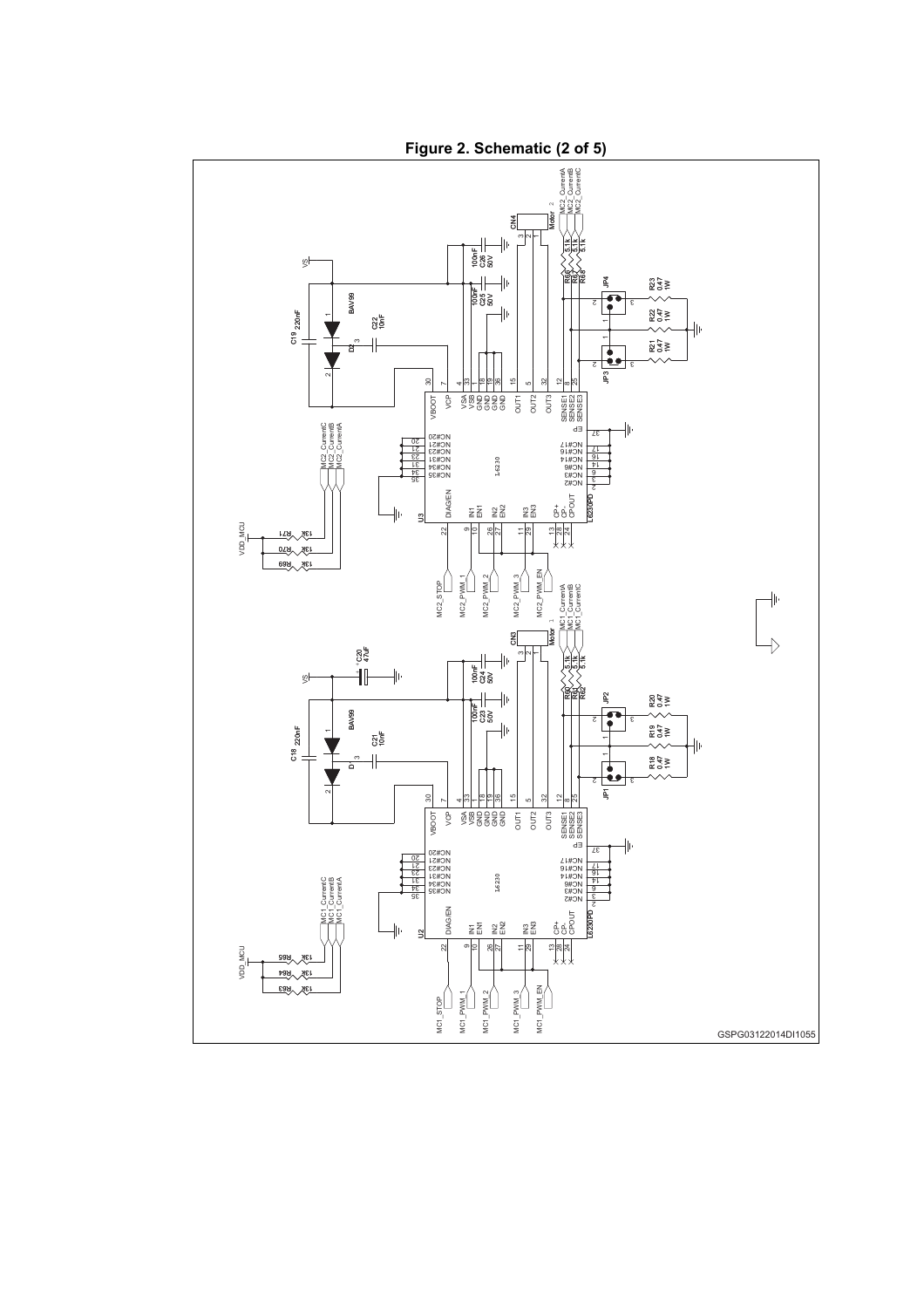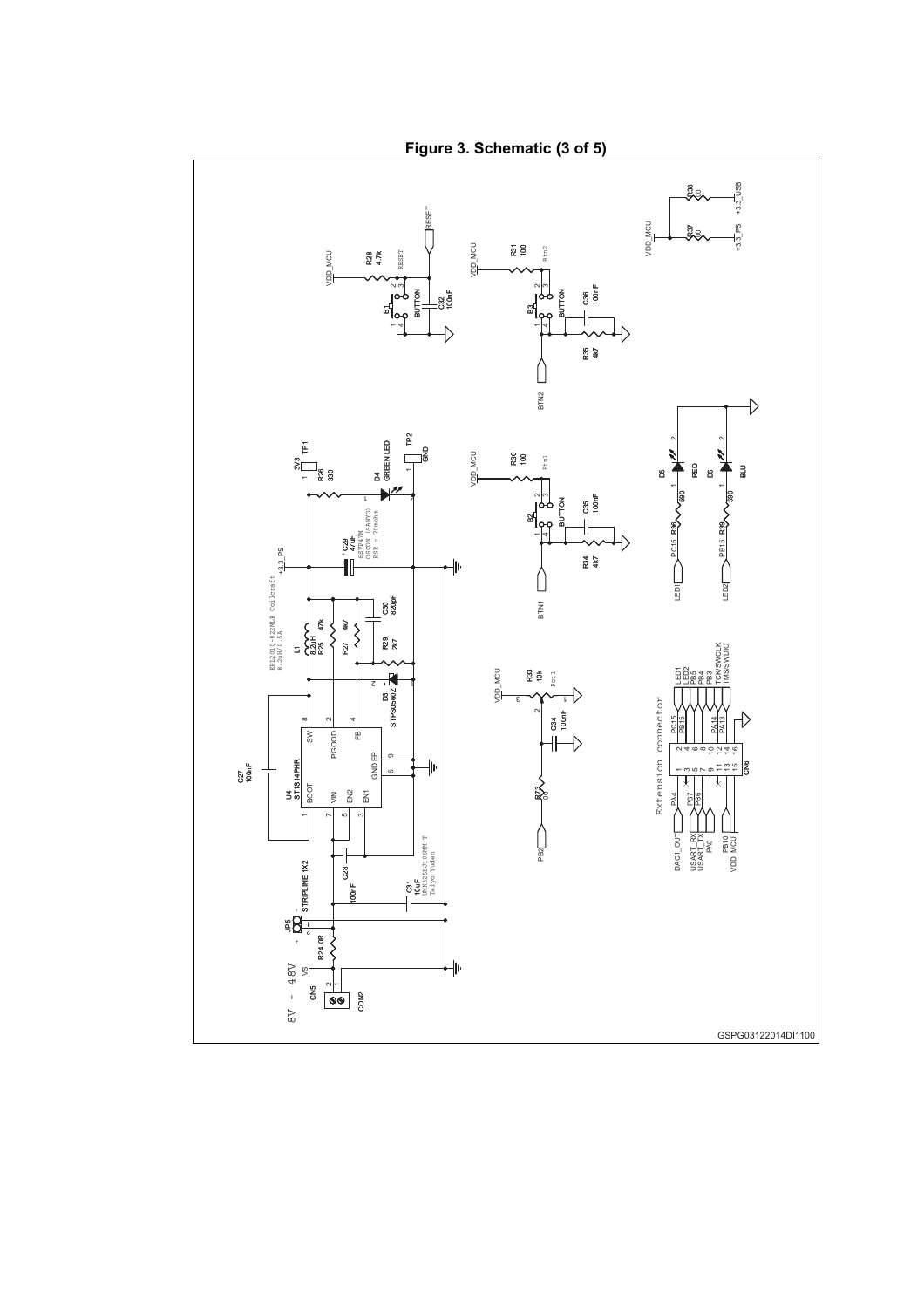

**Figure 4. Schematic (4 of 5)**